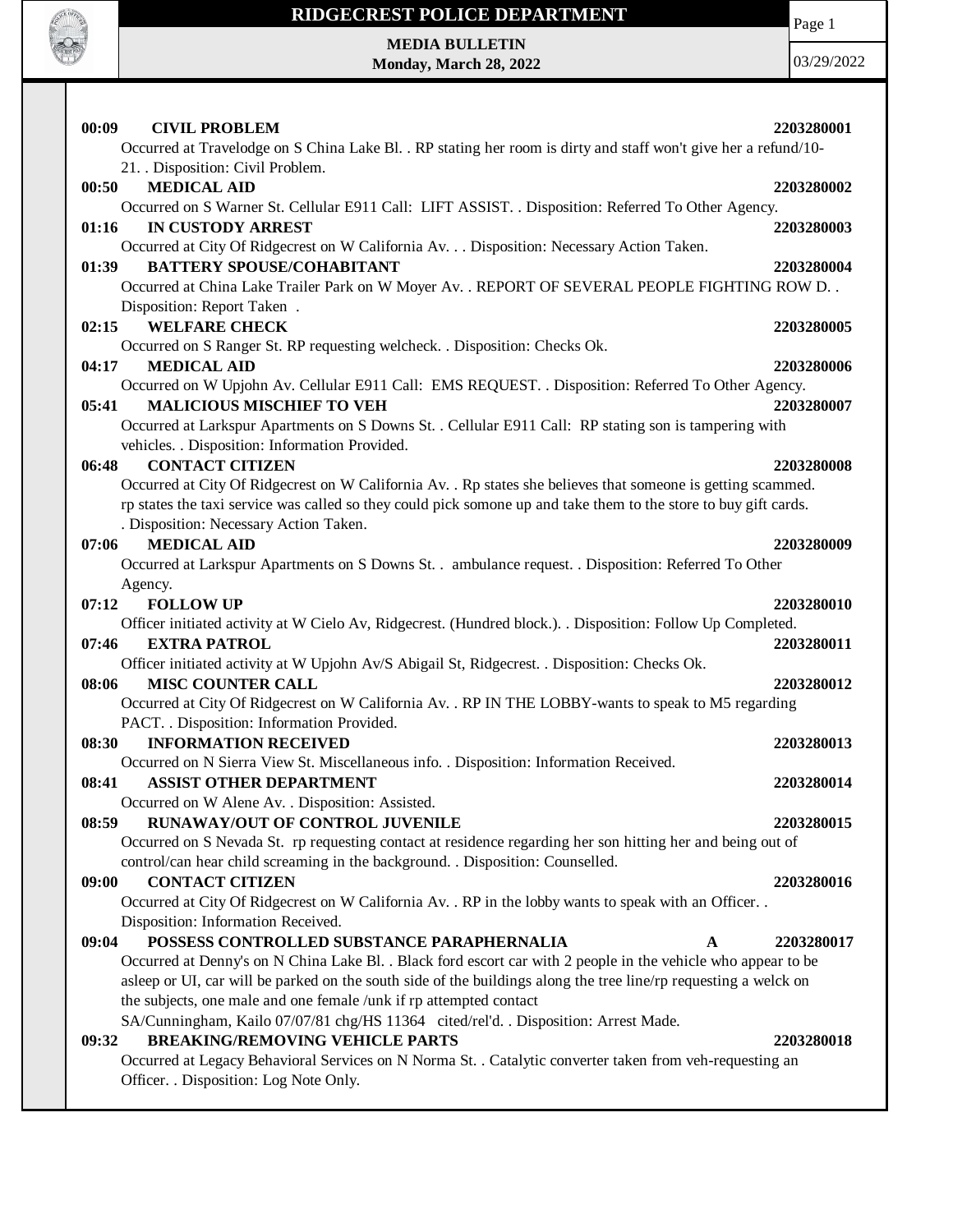

# **RIDGECREST POLICE DEPARTMENT MEDIA BULLETIN**

**Monday, March 28, 2022**

Page 2

| <b>TRAFFIC STOP</b><br>10:06                                                                                                            | 2203280019 |
|-----------------------------------------------------------------------------------------------------------------------------------------|------------|
| Officer initiated activity at N Palm Dr, Ridgecrest. (Hundred block.). Disposition: Warning (Cite/Verbal).                              |            |
| 10:15<br><b>FOUND CHILD</b>                                                                                                             | 2203280020 |
| Occurred at Loyal Order Of Moose on W Reeves Av. . Service Class: BUSN 3 yo. . Disposition: Report Taken.                               |            |
| 10:15<br><b>ACO CALL</b>                                                                                                                | 2203280021 |
| Occurred on W Robertson Av. rp states when he pulled up to his residence a big black pitbull jumped on his                              |            |
| car. rp states dog took off down the street but rp is afraid to get out of his veh. . Disposition: Necessary Action                     |            |
| Taken.                                                                                                                                  |            |
| 10:20<br><b>CPS REFERRAL</b>                                                                                                            | 2203280022 |
| Occurred on S Farragut St. Referral number 0838-0571-6543-4096055. . Disposition: Report Taken.                                         |            |
| PRISONER TRANSPORT<br>10:21                                                                                                             | 2203280023 |
| Occurred at City Of Ridgecrest on W California Av. Disposition: Necessary Action Taken.                                                 |            |
| STORAGE AUTHORITY-6MOS EXPIRED<br>10:24                                                                                                 | 2203280024 |
| Officer initiated activity at S Inyo St/W Coronado Av, Ridgecrest. . Disposition: Report Taken.                                         |            |
| 10:45<br><b>FOLLOW UP</b>                                                                                                               | 2203280025 |
| Officer initiated activity at W Bennett Av, Ridgecrest. . Disposition: Follow Up Completed.<br>11:08<br><b>Mental Health Evaluation</b> | 2203280026 |
| Occurred on N China Lake Bl. RP REQUESTING 5150 EVAL. . Disposition: Necessary Action Taken.                                            |            |
| <b>RMC VIOLATION</b><br>11:17                                                                                                           | 2203280027 |
| Occurred at City Of Ridgecrest on W California Av. . RP IN LOBBY REQUESTING TO SPEAK WITH CODE                                          |            |
| ENF. . Disposition: Information Provided.                                                                                               |            |
| <b>FLAG DOWN</b><br>11:39                                                                                                               | 2203280029 |
| Officer initiated activity at E Drummond Av/N Chelsea Av, Ridgecrest. . Disposition: Information Provided.                              |            |
| <b>DISTURBANCE-FAMILY</b><br>11:51                                                                                                      | 2203280030 |
| Occurred on N Fairview St. RP requesting an Officer, getting property that's not his. . Disposition: Civil                              |            |
| Problem.                                                                                                                                |            |
| 12:12<br><b>FOLLOW UP</b>                                                                                                               | 2203280031 |
| Officer initiated activity at S Farragut St, Ridgecrest. . Disposition: Follow Up Completed.                                            |            |
| <b>CONTACT CITIZEN</b><br>12:13                                                                                                         | 2203280032 |
| Occurred at City Of Ridgecrest on W California Av. . Rp in the lobby-would like to talk to someone about                                |            |
| setting up a fundraiser with her command. . Disposition: Necessary Action Taken.                                                        |            |
| <b>DISTURBANCE-FAMILY</b><br>12:14                                                                                                      | 2203280033 |
| Occurred on N Fairview St. Brothers verbally fighting/both parties inside the residence. . Disposition: Civil<br>Problem.               |            |
| 12:24<br><b>VANDALISM REPORT</b>                                                                                                        | 2203280034 |
| Occurred at Walmart Supercenter on E Bowman Rd. . Rp will be located behind the store in the dirt field/states                          |            |
| he parked his semi there after it broke down last night and came back to the location this morning and noticed                          |            |
| the windshield has been broken and rp believes someone was inside/unk if property was taken. . Disposition:                             |            |
| Log Note Only.                                                                                                                          |            |
| STORAGE AUTHORITY-6MOS EXPIRED<br>12:29                                                                                                 | 2203280035 |
| Officer initiated activity at S Norma St, Ridgecrest. (Hundred block.). . Disposition: Report Taken.                                    |            |
| <b>BURGLARY - RESIDENTIAL - REPORT</b><br>12:36                                                                                         | 2203280036 |
| Occurred at City Of Ridgecrest on W California Av. . Rp in the lobby- rp states incident occurred the other day.                        |            |
| . Disposition: Report Taken.                                                                                                            |            |
| <b>FOUND NARCOTICS</b><br>12:58                                                                                                         | 2203280037 |
| Occurred at Econo Lodge on W Inyokern Rd. . Contact rp at the front desk/states a large amount of drugs                                 |            |
| were found in a room while they were cleaning it. . Disposition: Necessary Action Taken.                                                |            |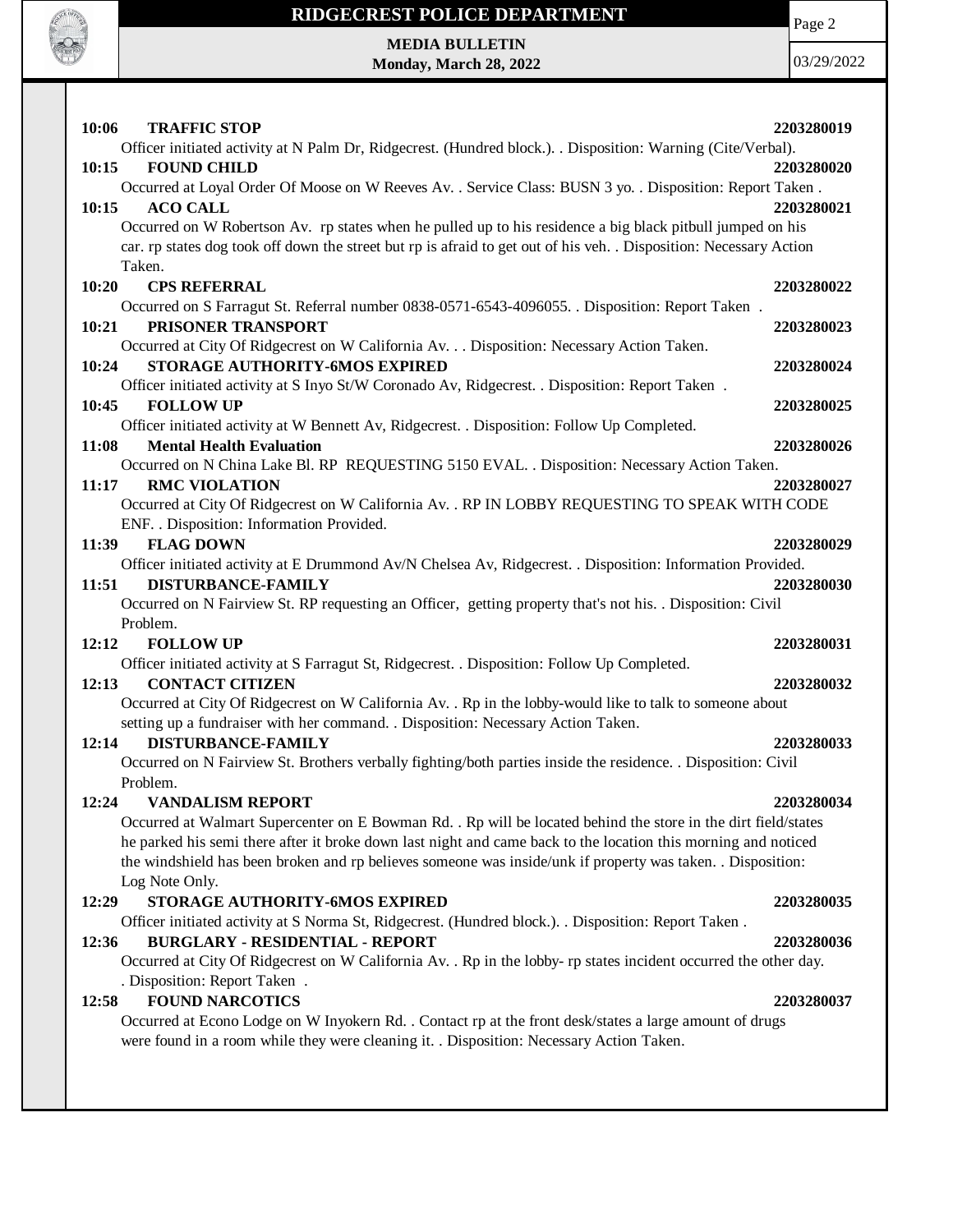

#### **15:19 ACO CALL 2203280057**

Occurred on S Sunset St. Black and white pitbull. . Disposition: Log Note Only.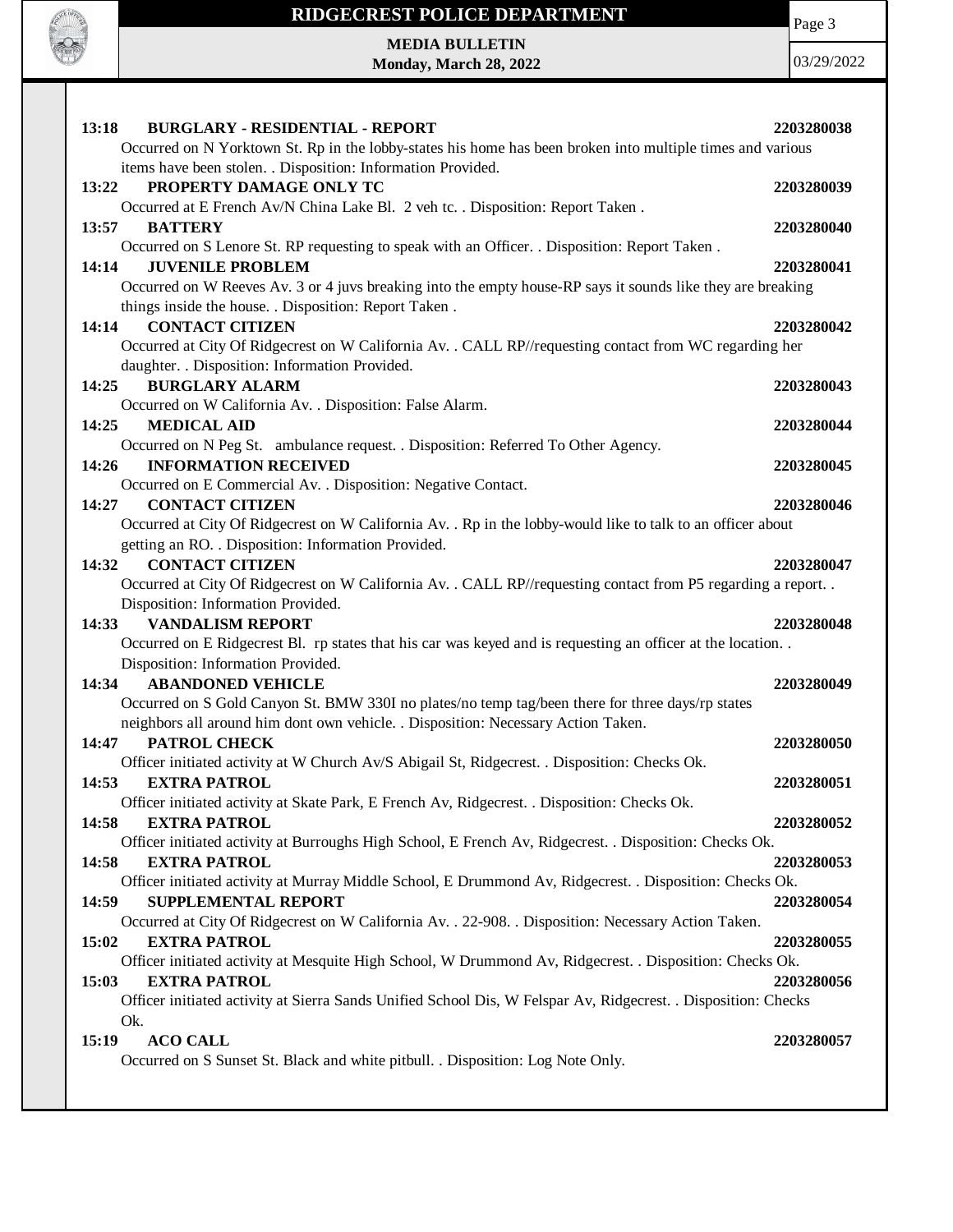

### **RIDGECREST POLICE DEPARTMENT**

**MEDIA BULLETIN Monday, March 28, 2022** Page 4

| 15:58<br><b>BURGLARY ALARM</b>                                                                                                          | 2203280058 |
|-----------------------------------------------------------------------------------------------------------------------------------------|------------|
| Occurred on W Kinnett Av. Residental alarm. . Disposition: False Alarm.                                                                 |            |
| 16:21<br>911 WIRELESS CALL                                                                                                              | 2203280059 |
| Occurred at City Of Ridgecrest on W California Av. . Abandoned line//no answer on callback. . Disposition:                              |            |
| Log Note Only.                                                                                                                          |            |
| <b>FOLLOW UP</b><br>16:33                                                                                                               | 2203280060 |
| Officer initiated activity at E Commercial Av, Ridgecrest. . Disposition: Checks Ok.                                                    |            |
| <b>CONTACT CITIZEN</b><br>16:42                                                                                                         | 2203280061 |
| Occurred at American Towing & Recovery on W Graaf Av. . RP WOULD LIKE CONTACT WITH OFC. VIA 21.<br>. Disposition: Information Provided. |            |
| <b>CONTACT CITIZEN</b><br>16:55                                                                                                         | 2203280062 |
| Occurred on N Wayne St. CALL RP/states that someone is messing with his bank account. . Disposition:                                    |            |
| Information Provided.                                                                                                                   |            |
| 17:14<br><b>Mental Health Evaluation</b>                                                                                                | 2203280063 |
| Occurred on N Inyo St. rp states he feels like his mind is open and wants to talk to an officer. . Disposition:                         |            |
| Checks Ok.                                                                                                                              |            |
| <b>CONTACT CITIZEN</b><br>17:21                                                                                                         | 2203280064 |
| Occurred on E Ridgecrest Bl. Rp states he found one of his packages from the 26th was taken as well                                     |            |
| Disposition: Information Received.                                                                                                      |            |
| <b>TERRORIST THREATS</b><br>17:44                                                                                                       | 2203280065 |
| Occurred on S Warner St. Rp states one of his former tenants is threatening him. . Disposition: Necessary                               |            |
| Action Taken.                                                                                                                           |            |
| <b>CONTACT CITIZEN</b><br>17:46                                                                                                         | 2203280066 |
| Occurred at City Of Ridgecrest on W California Av. . CALL RP//rp requesting to speak to an officer regarding                            |            |
| her son. . Disposition: Information Provided.                                                                                           |            |
| <b>CONTACT CITIZEN</b><br>18:02                                                                                                         | 2203280067 |
| Occurred at City Of Ridgecrest on W California Av. . CALL RP//rp states she has not heard the outcome of the                            |            |
| incident that she called on 3/26 about. . Disposition: Information Provided.                                                            |            |
| <b>CONTACT CITIZEN</b><br>18:13                                                                                                         | 2203280068 |
| Occurred at City Of Ridgecrest on W California Av. . RP has firearm questions. . Disposition: Information                               |            |
| Provided.                                                                                                                               |            |
| <b>DOMESTIC DISTURBANCE</b><br>18:19                                                                                                    | 2203280069 |
| Occurred on S Lilac St. RP stating EX has his child and is making suicidal statements                                                   |            |
| DVIR Patrick Turner and Trisha Lopez/prior dating/child in common/arguing over relationship issues. .                                   |            |
| Disposition: Domestic Violence Documentation.                                                                                           |            |
| 18:20<br><b>DISTURBANCE - MUSIC</b>                                                                                                     | 2203280070 |
| Occurred on W Boston Av. Loud music complaint. . Disposition: Quiet On Arrival.                                                         |            |
| 18:42<br><b>BURGLARY ALARM</b>                                                                                                          | 2203280071 |
| Occurred at Desert Dog Pet Store on N Balsam St. . Commercial Burglary Alarm. . Disposition: False Alarm.                               |            |
| <b>FOLLOW UP</b><br>18:53                                                                                                               | 2203280072 |
| Officer initiated activity at N Wayne St, Ridgecrest. . Disposition: Necessary Action Taken.                                            |            |
| <b>RECKLESS VEHICLE</b><br>19:00                                                                                                        | 2203280073 |
| Occurred at W Las Flores Av/N China Lake Bl. Report of 2 big rigs NB China lake/honking horns/one cut the                               |            |
| other off. . Disposition: Gone Prior to Arrival.                                                                                        |            |
| DOMESTIC DISTURBANCE<br>19:06                                                                                                           | 2203280074 |
| Occurred on S Lilac St. RP stating ex and neigbors made threats after officers left/are holding child hostage/in                        |            |
| front yard                                                                                                                              |            |
| DVIR Patrick Turner and Trisha Lopez/prior dating/child in common/arguing over relationship issues. .                                   |            |
| Disposition: Domestic Violence Documentation.                                                                                           |            |
|                                                                                                                                         |            |